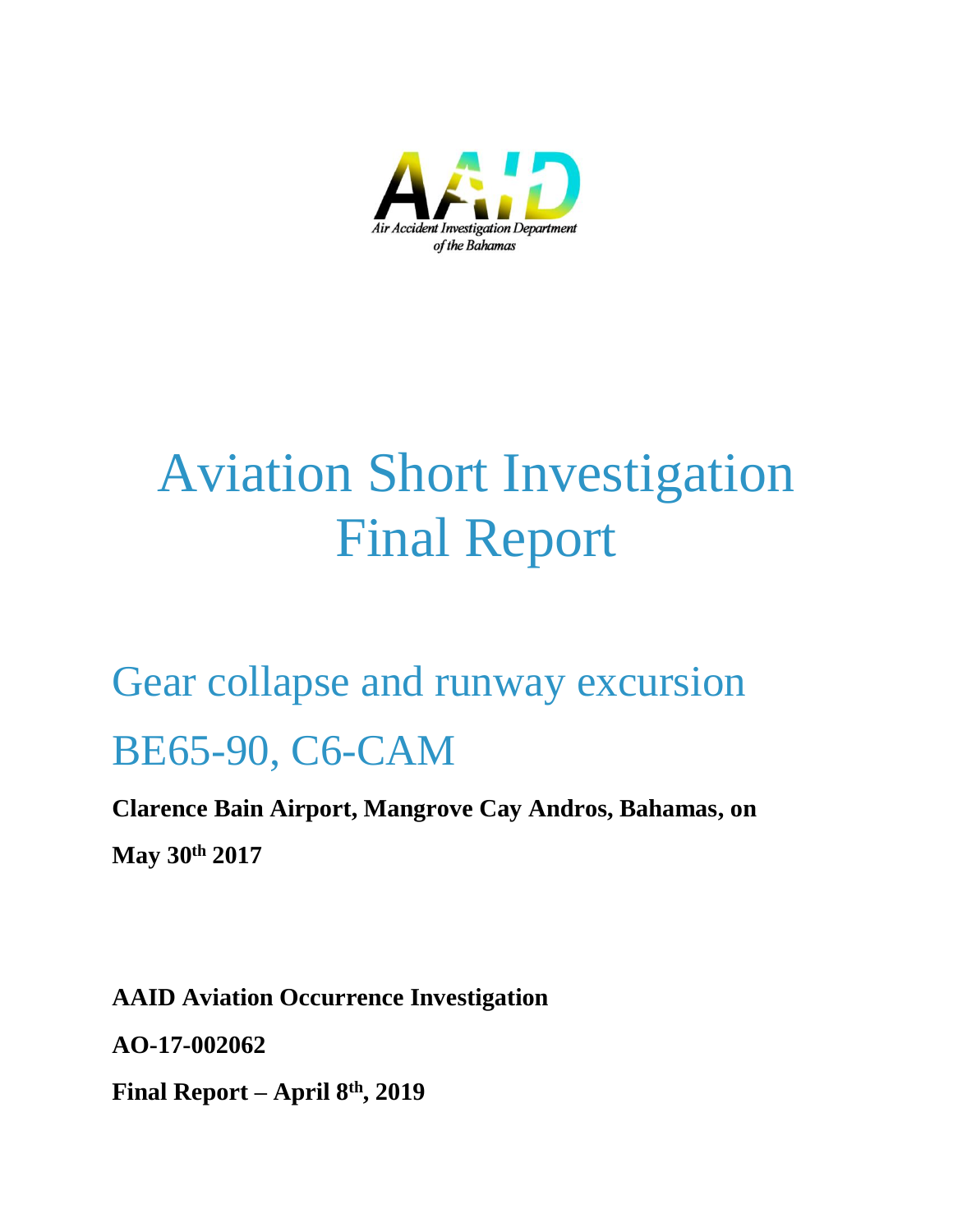

#### **The Air Accident Investigation Department (AAID)**

The Air Accident Investigation Department (AAID) is the independent accident investigation department under the Bahamas Ministry of Tourism and Aviation (MOTA) charged with the responsibility of investigating all aviation accidents and incidents in the Bahamas.

The AAID's function is to promote and improve safety and public confidence in the aviation industry through excellence in:

- Independent investigation of aviation accidents and other safety occurrences
- Safety data recording, analysis and research
- Fostering safety awareness, knowledge and action.

**The AAID does not investigate for the purpose of apportioning blame or to provide a means for determining liability.** At the same time, an investigation report must include factual material of sufficient weight to support the analysis and findings. At all times the AAID endeavors to balance the use of material that could imply adverse comment with the need to properly explain what happened, and why, in a fair and unbiased manner.

The AAID performs its functions in accordance with the provisions of the Bahamas Civil Aviation Act 2016, Civil Aviation (Investigations of Air Accidents and Incidents) Regulations and Amendment Regulations 2017, International Civil Aviation Organization (ICAO) Annex 13 (Eleventh edition, July 2016 – latest revision) and, where applicable, relevant international agreements.

The Air Accident Investigation Department is mandated by the Ministry of Tourism and Aviation to investigate air transportation accidents and incidents, determine probable causes of accidents and incidents, issue safety recommendations, study transportation safety issues and evaluate the safety effectiveness of agencies and stakeholders involved in air transportation. The objective of a safety investigation is to identify and reduce safety-related risk. AAID investigations determine and communicate the safety factors related to the transport safety matter being investigated.

The AAID makes public its findings and recommendations through accident reports, safety studies, special investigation reports, safety recommendations and safety alerts. Unless otherwise indicated, recommendations in this report are addressed to the regulatory authorities of the State having responsibility for the matters with which the recommendation is concerned. It is for those authorities to decide what action is taken. When the AAID issues a safety recommendation, the person, organization or agency is required to provide a written response without delay. The response shall indicate whether the person, organization or agency accepts the recommendation, any reasons for not accepting part or all of the recommendation(s), and details of any proposed safety action(s) resulting from the recommendation(s) issued.

Official Copies of accident reports can be obtained by contacting: Air Accident Investigation Department 2nd Floor, Manx Corporate Center #45 West Bay Street P. O. Box CB-11702 Nassau N. P., Bahamas Tel: 1 (242) 397-5513 / 5509 / 5520 / 5525 Fax: (242) 327-2192

Additional copies of the reports can be viewed on the **AAID**'s website at: [http://www.baaid.org](http://www.baaid.org/) or requested by email: **[baaid@bahamas.gov.bs](mailto:baaid@bahamas.gov.bs)**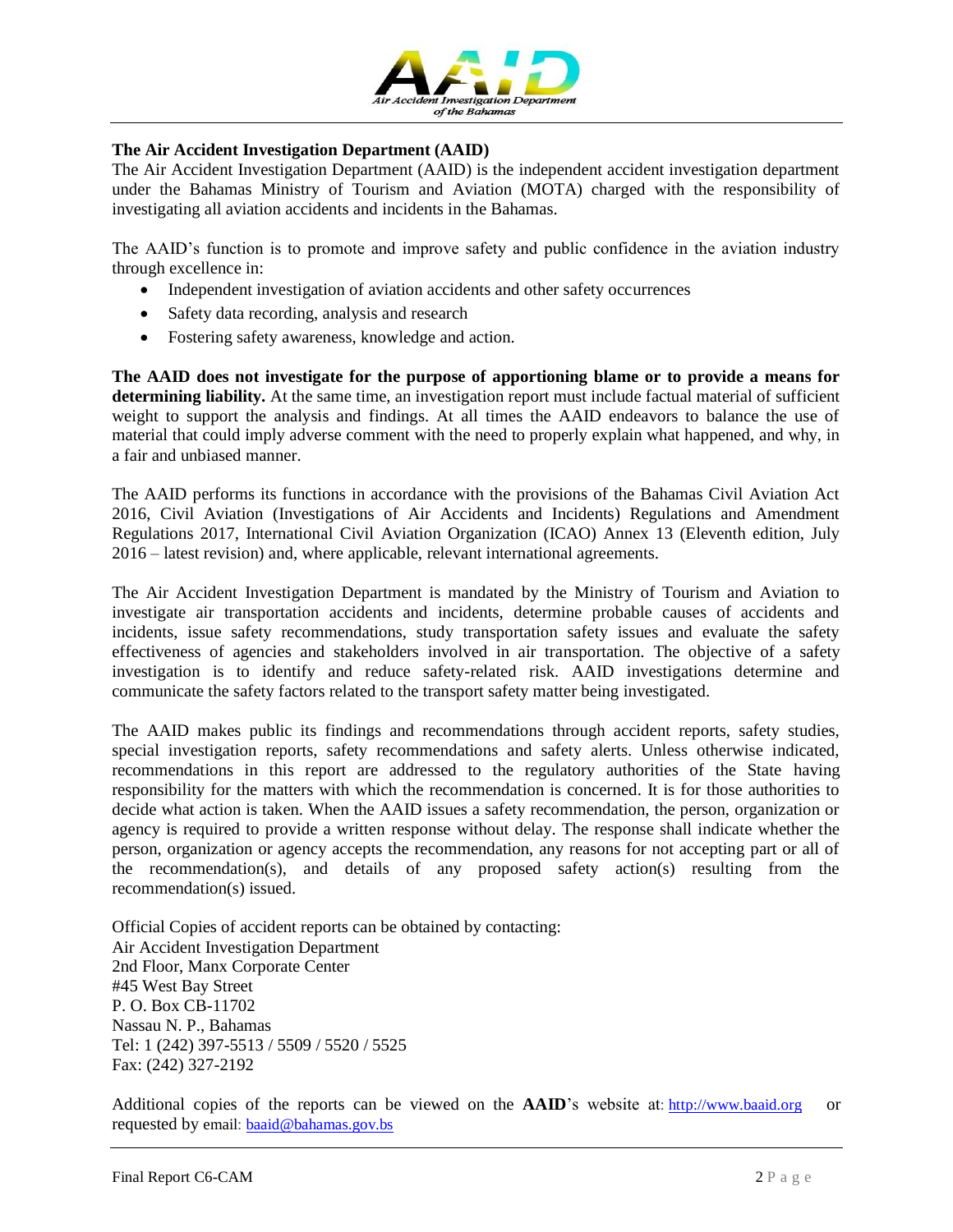

## AIR ACCIDENT INVESTIGATION DEPARTMENT

| <b>Registered Owner:</b>                    | Golden Wings Charter                                                       |
|---------------------------------------------|----------------------------------------------------------------------------|
| <b>Manufacturer:</b>                        | Beechcraft                                                                 |
| <b>Aircraft Type:</b>                       | BE-65-90                                                                   |
| <b>Nationality:</b>                         | <b>Bahamas</b>                                                             |
| <b>Registration:</b>                        | C6-CAM                                                                     |
| <b>Place of Accident:</b>                   | Mangrove Cay, Clarence Bain Airport (MYAB)                                 |
| <b>Date and Time:</b>                       | 30 <sup>th</sup> May 2017, (2044 UTC)                                      |
| <b>Notification:</b>                        | <b>BCAA, NTSB</b>                                                          |
| <b>Investigating Authority:</b>             | Air Accident Investigation Department,<br>Ministry of Tourism and Aviation |
| <b>Investigator in Charge:</b>              | Kendall Dorsett Jr.                                                        |
| <b>Accredited Representatives:</b>          | None Assigned                                                              |
| <b>Technical Advisors:</b>                  | Andrew Hall (Textron)                                                      |
| <b>Releasing Authority:</b>                 | Air Accident Investigation Department                                      |
| Date of Final<br><b>Report Publication:</b> | 8 <sup>th</sup> April, 2019                                                |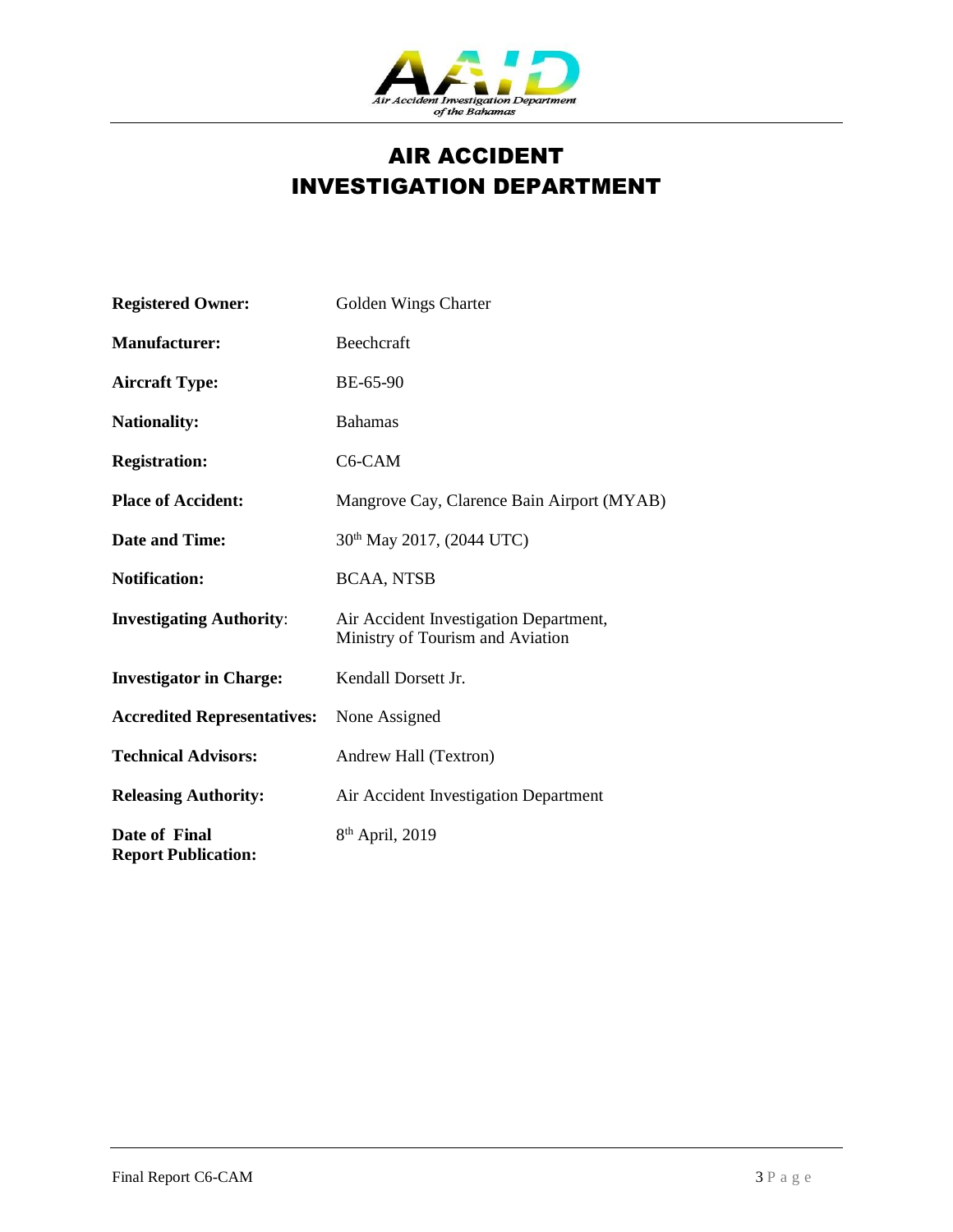

## **What Happened?**

On 30<sup>th</sup> May 2017 at approximately 4:45 pm Eastern Standard Time, (2045 UTC), aircraft C6-CAM a Beechcraft King Air BE65-90 operated by Golden Wings Charter was involved in an occurrence on runway 09 at the Clarence A. Bain Airport, Mangrove Cay, Andros (MYAB), Bahamas.

The aircraft had previously departed the Lynden Pindling International Airport (MYNN) with a crew of two on board.

After landing and during rollout, the right main landing gear strut separated from its trunnion.<sup>1</sup> As a result, a runway excursion occurred. The pilot stated he executed emergency procedures, shutting down both engines, fuel and electrical systems. The aircraft veered to the right and came to rest in bushes 101 ft. from the side of the runway. Both pilots subsequently evacuated the aircraft, uninjured.

During the onsite investigation, the right wheel assembly (still attached to strut) was discovered on the runway 451 ft. from the point where the aircraft came to rest.

## **Investigation Findings**

The upper torque knee was found to have fractured at the connection to the lower torque knee

## **Analysis**

In support of this investigation, a detailed material and process engineering examination was carried out by the aircraft manufacturer, Textron Aviation. The upper and lower torque knees were found to be broken at their connecting point, which resulted in the separation of the lower half of the right main landing gear from the upper. This location is highlighted in Service Bulletin 32-3134 as a critical area for the potential of cracks in the torque knee of this model aircraft.

The torque knees and outer cylinder of the aircraft's right main landing gear were sent to material and process lab for analysis. The following findings were uncovered.

1. The upper torque knee was found to have fractured at the connection to the lower torque knee.

2. Corrosion was found to have assisted the irritation of the crack; propagation was through fatigue. Final fracture was due to ductile overload.

3. Torque knee connection was found to have not been lubricated regularly.

4. Torque knees from LJ-108 were not replaced as recommended in SB 32-3116. The fracture location on the upper torque knee is consistent to the inspection region depicted in Service Bulletin 32-3134.

5. Material conductivity, tensile properties, chemistry and microstructure are consistent with aluminum alloy 2014 in the T6 condition.

 $\overline{a}$ 

 $<sup>1</sup>$  Trunnion - In aviation, the term refers to the structural component that attaches the undercarriage or landing gear to the</sup> airframe. For aircraft equipped with retractable landing gear, the trunnion is pivoted to permit rotation of the entire gear assembly.( [https://en.wikipedia.org/wiki/Trunnion#In\\_vehicles\)](https://en.wikipedia.org/wiki/Trunnion#In_vehicles)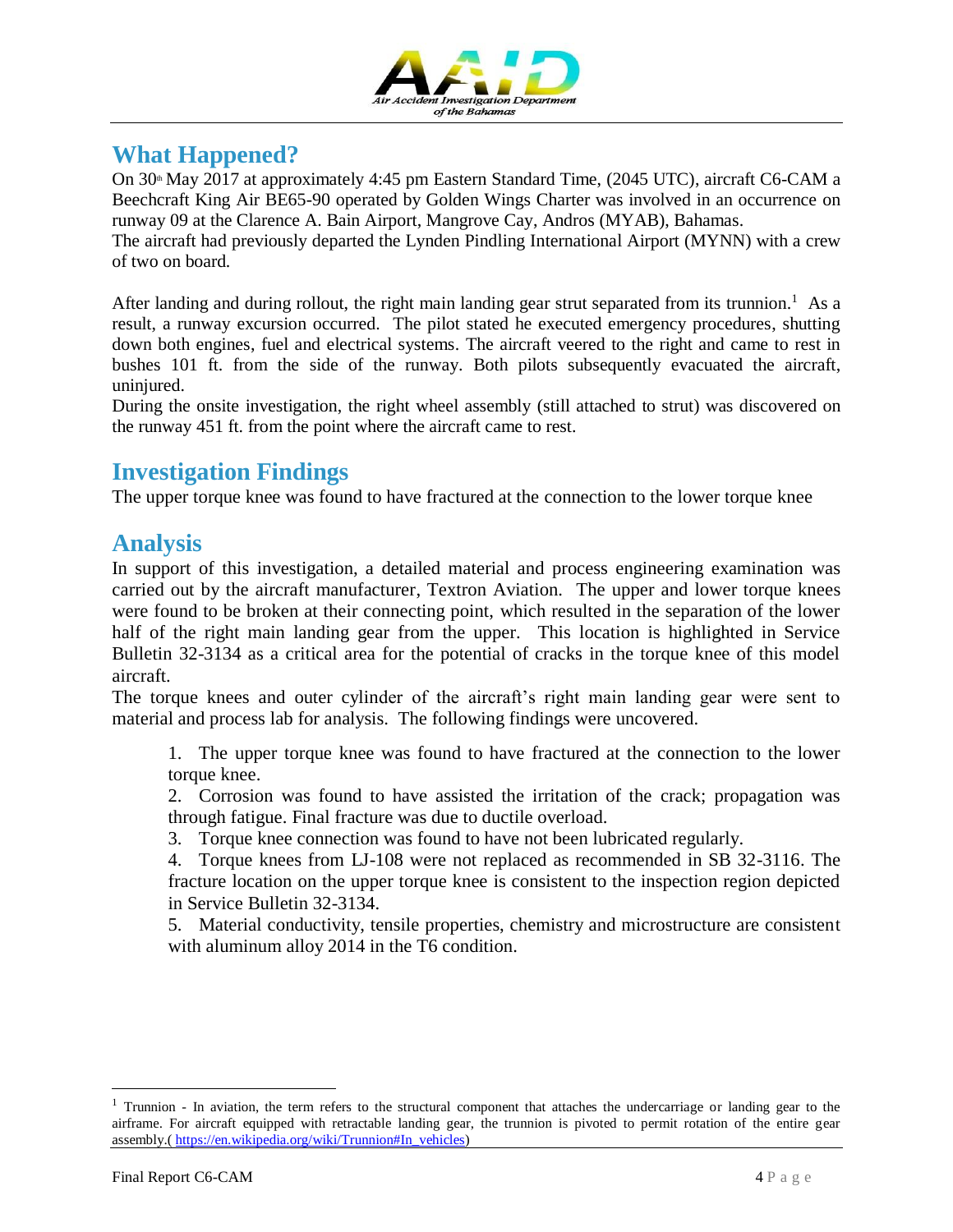





C6-CAM on right side of RWY 09 Detached right gear strut and tire assembly



Photo 3: Shock abosrber assembly (Right Main Gear) and Torque Knee

### **Crew Experience**

#### **Pilot**

The pilot-in-command (male) of the aircraft was 38 years old at the time of the accident and possessed an Airline Transport Pilot license with multi-engine land and HS-125 ratings as well as a private pilot airplane single-engine land rating. He also possessed a valid Class 1 medical certificate with no limitations or waivers attached.

#### **The Aircraft**

The airplane is a seven- to ten-place, pressurized, all-metal, low-wing, twin-engine, turboprop airplane with retractable landing gear.

This airplane is certified in the normal category. In the normal category all aerobatic maneuvers including spins are prohibited. The airplane is approved for day and night VFR/IFR operations when equipped in accordance with US Code of Federal Aviation Regulations (FAR) Part 91 or FAR Part 135.

The King Air 90 is powered by two Pratt and Whitney turboprop PT6A engines, each rated at 750 shaft horse power (shp). They are three-stage, axial-flow engines, with a single stage compressor and single-stage reaction turbine. A pneumatic fuel control schedules fuel flow.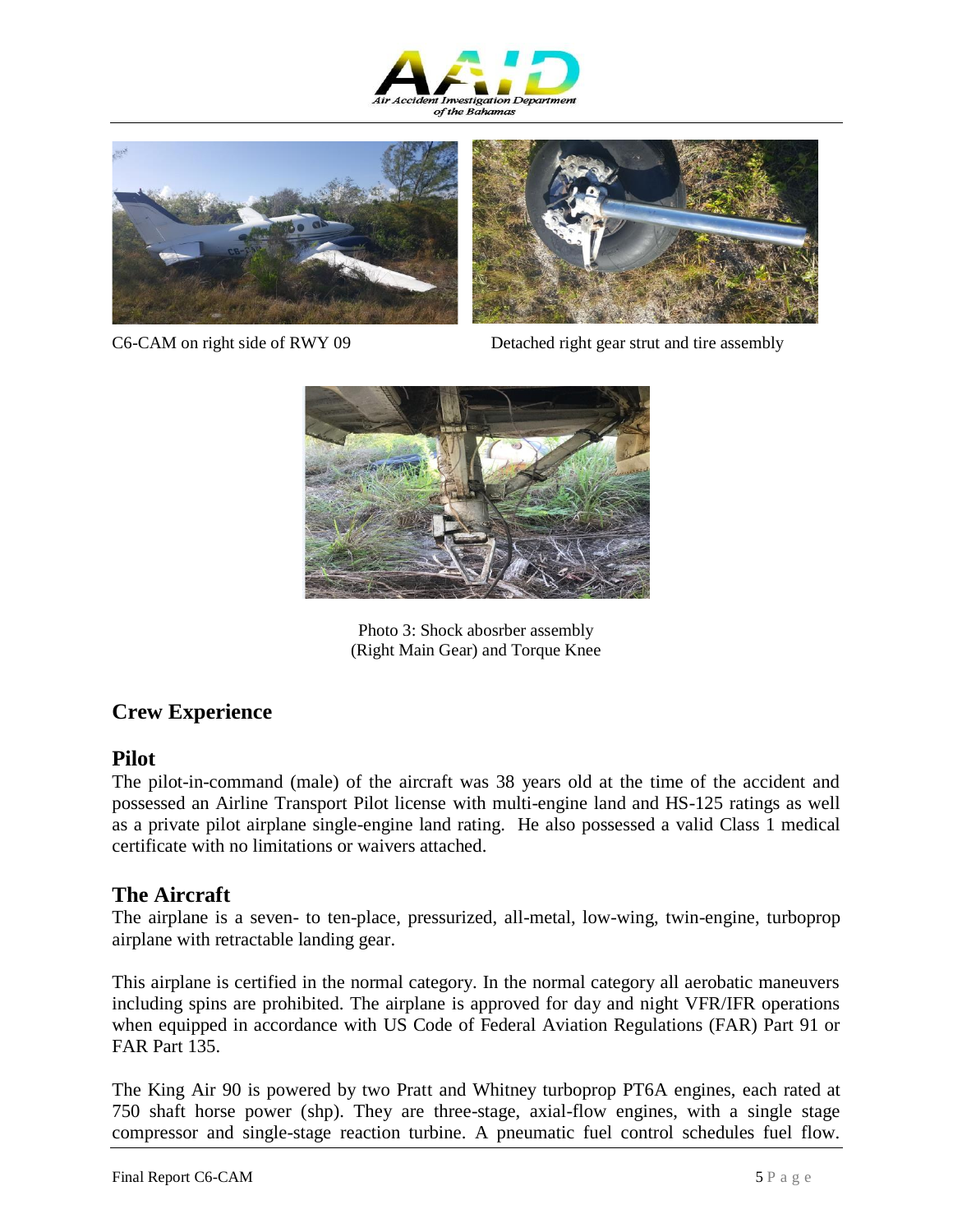

Propeller speed remains constant within the governing range for any given propeller control lever position.

The airplane fuel system consists of two separate tank systems, one for each engine, connected by a common crossfeed line. Each of the tank systems is further divided into a main and an auxiliary system. Each main system consists of a nacelle tank, two wing leading-edge tanks, all of which gravity feed into the nacelle tanks. Each main system has a total of 194 usable gallons. The auxiliary fuel system consists of a 41-gallon usable fuel tank located in the wing inboard of the engine nacelle. It employs an automatic fuel transfer system to supply the fuel to the main system. Each engine drives a high-pressure fuel pump and a low-pressure boost pump. In addition, and electrically driven low-pressure standby boost pump is in the bottom of each nacelle tank.

The airplane electrical system is a 28-VDC system which receives power from a 24-volt, 34 ampere hour nicad battery, two 250-ampere starter-generators, or through an external power receptacle. A hot battery bus is provided to power certain convenience lights, emergency equipment, and other items. These items have power available at all times, regardless of the BATT switch position.

C6-CAM was added to the Bahamian aicraft registry with a total time of 11,224.0 hrs and 15,795 cycles in January of 2009.

#### **Airport Information**

The Clarence A. Bain Airport (MYAB) is a government owned aerodrome situated on the island of Andros. It is uncontrolled and operates from sunrise to sunset. The lone runway, 09/27 is surfaced with Bitumen and has dimensions 5,015' x 100'.

The aerodrome elevation is 12.4 ft. and airspace classification is E. Only VFR traffic is permitted, and communication is carried out via UNICOM frequency 122.8 MHz and Nassau Radio is available via frequency 128.0 MHz.



#### **Weather**

Weather was determined not to be a factor in this accident.